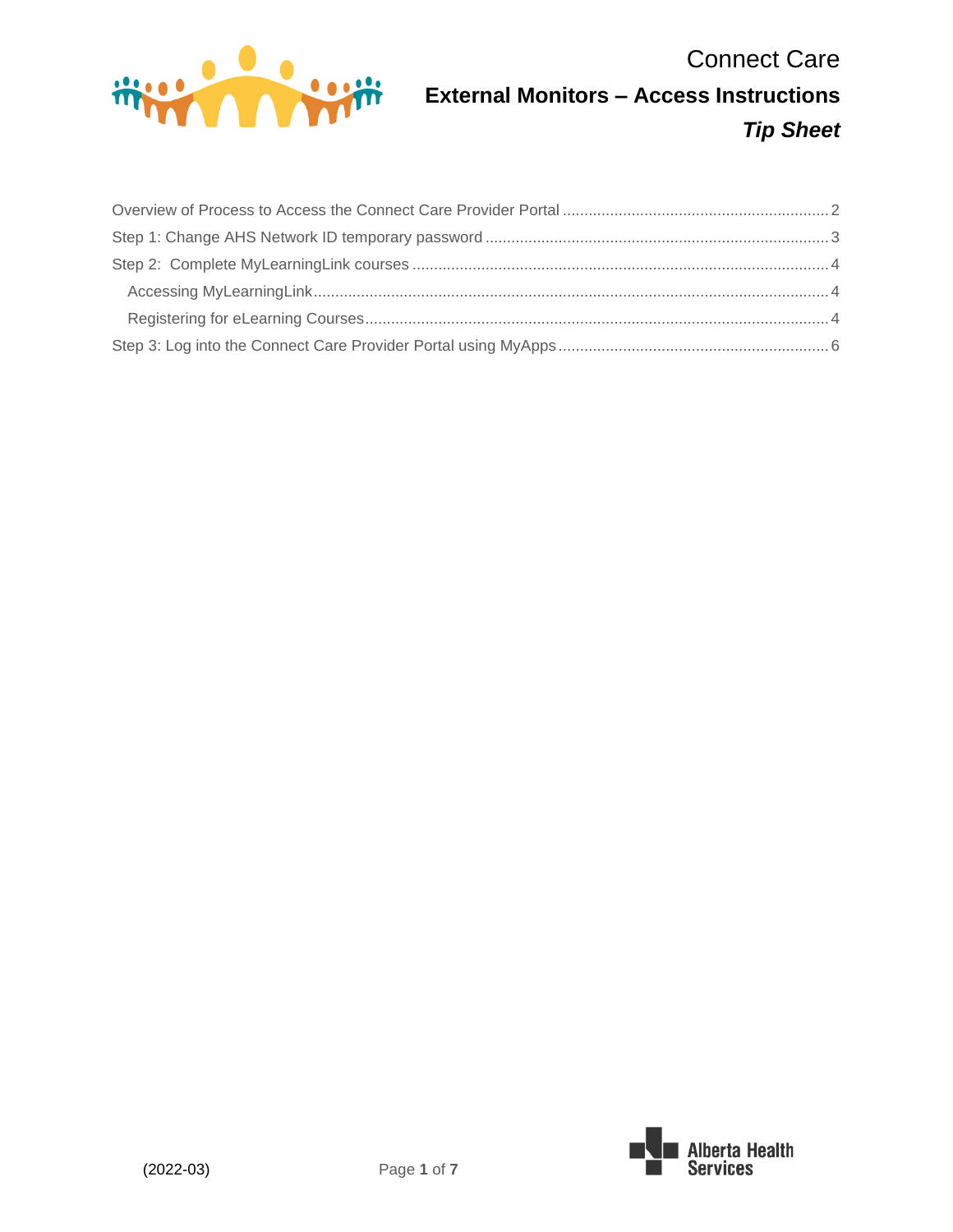### <span id="page-1-0"></span>**Overview of Process to Access the Connect Care Provider Portal**

The following diagram shows the 3 components that must be completed in order to get access to the Provider Portal.

Details on each of these step will provided below.

- 1. Change your temporary AHS Network ID password (always the first step)
- 2. Complete your mandatory eLearnings (at least 48hs prior to accessing the portal returning monitors will not have to redo training)
- 3. Log into the Connect Care Provider Portal from MyApps.

You have been **sent 2 separate emails**. One will have your AHS Network ID + temporary password and the other has a generic vendor login/password + RSA codes.



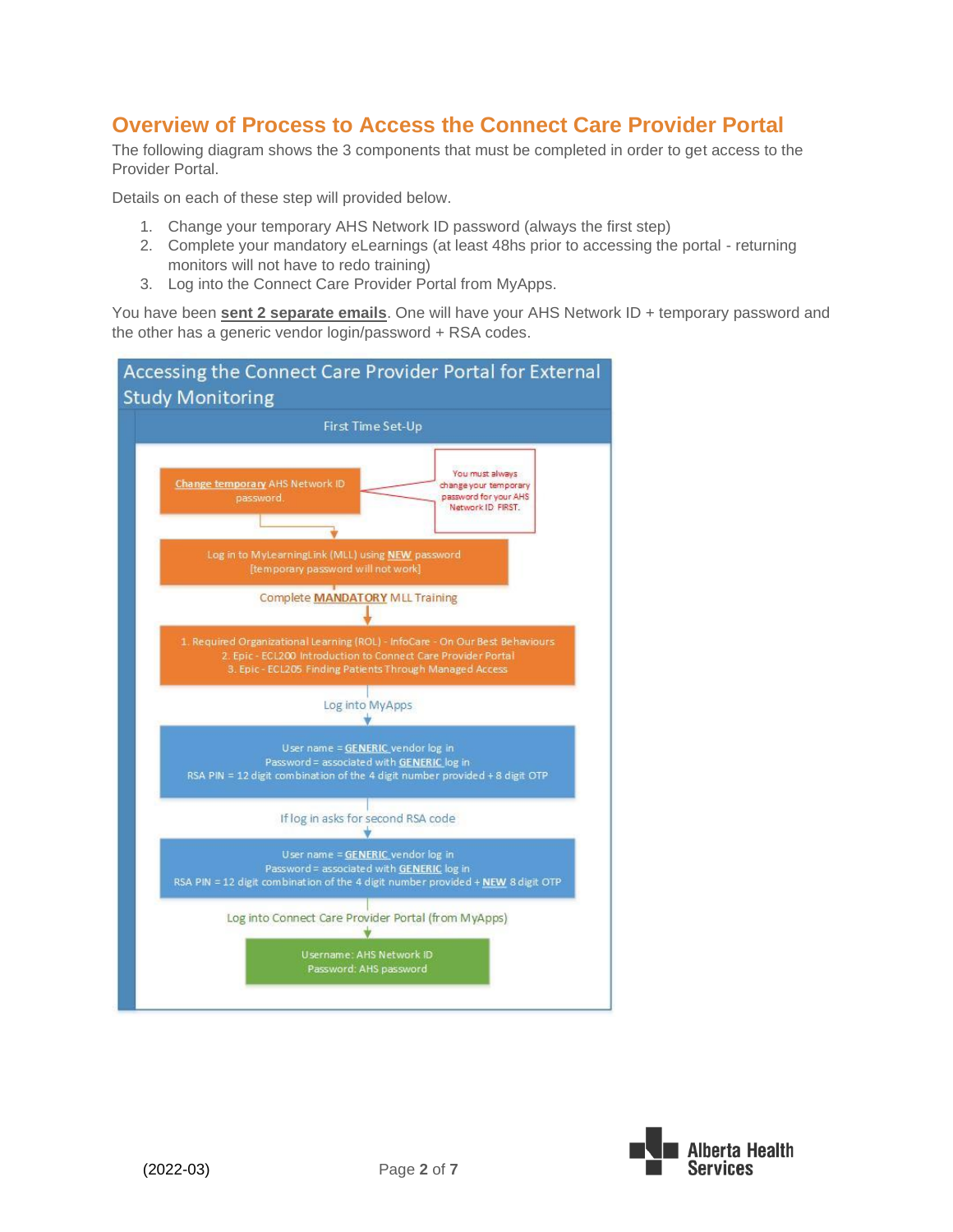### <span id="page-2-0"></span>**Step 1: Change AHS Network ID temporary password**

Visit [AHS Insite.](https://insite.albertahealthservices.ca/)

 $\bigodot$ 

- You will be prompted to enter in your username and password  $\rightarrow$  this was provided in a separate email
- **\*\*\*This is your AHS Network ID and temporary password\*\*\***

**Troubleshoot** → sometimes an extra "space" can be copied over; try typing out the temporary password. If the temporary password for your AHS Network ID is still not working, contact the AHS IT help desk at 1-877-311-4300 for a password reset.



• You will be prompted to change your password

| Hostity Albertane.<br>Hoalthy Communities.<br>Together.<br>Alberta Health |  |
|---------------------------------------------------------------------------|--|
| <b>Change Password</b>                                                    |  |
| User name:                                                                |  |
|                                                                           |  |
| Old Password:                                                             |  |
|                                                                           |  |
| New Password:                                                             |  |
|                                                                           |  |
| Confirm Password:                                                         |  |
| *********                                                                 |  |
| Submit                                                                    |  |
| Forgot Your Password?                                                     |  |
| Contact AHS IT Service Desk for assistance.<br>Terms of Use.              |  |

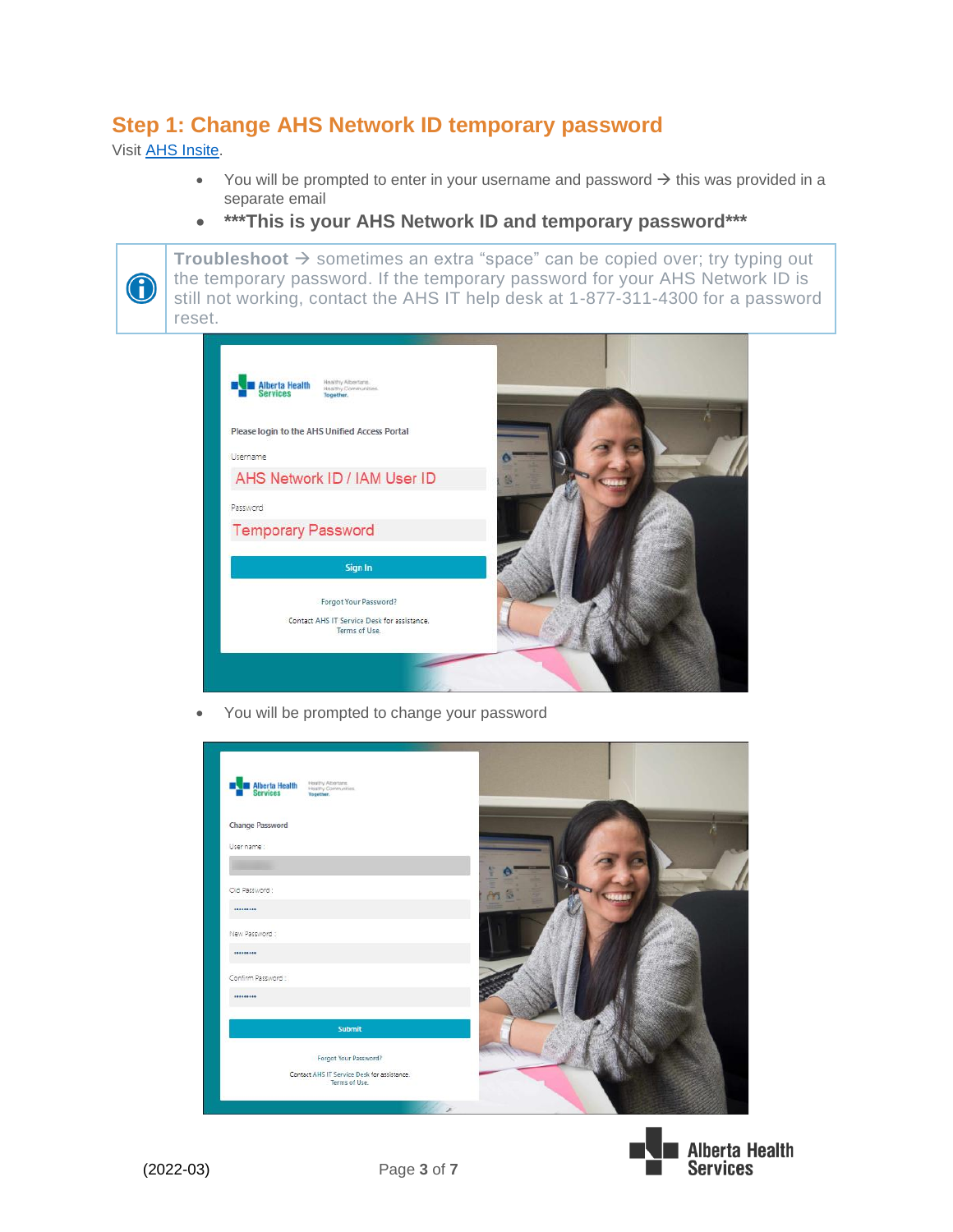• This username/password combination will be used for MyLearningLink and the Connect Care Provider Portal

## <span id="page-3-0"></span>**Step 2: Complete MyLearningLink courses**

#### <span id="page-3-1"></span>**Accessing MyLearningLink**

1. Go to [Insite](https://insite.albertahealthservices.ca/) and click on the MyLearningLink quick access link on the top menu bar.

|                                                                                                                       | Ð<br>COVID-19 Info <sup>●</sup>                                                                                         | Immunization Info<br>⊖ | Fit For Work $\bullet$ | 塱<br>Self-Assessment<br>Θ |
|-----------------------------------------------------------------------------------------------------------------------|-------------------------------------------------------------------------------------------------------------------------|------------------------|------------------------|---------------------------|
|                                                                                                                       | Email   e-People   Policies & Forms   Paging   On Call/ROCA   Scheduling   MyLearningLink<br>AHS.ca   Help <sup>0</sup> |                        |                        |                           |
| $\overline{a}$<br>Everything $\blacktriangleright$<br>Search Insite<br><i>insite</i><br>$\mathbf{Q}$<br>Search People |                                                                                                                         |                        |                        |                           |

2. Click the **MyLearningLink Login** button.

| <b>Human Resources</b><br><b>A</b> HR Home <b>M</b> HR Contact |                     |                              |                           |                                            |
|----------------------------------------------------------------|---------------------|------------------------------|---------------------------|--------------------------------------------|
| e-People                                                       | Career & Jobs       | <b>Working Safely (WHS)</b>  | Learning                  | <b>Recognition &amp; Diversity</b>         |
| Pay & Benefits                                                 | Hire & Manage Staff | <b>Health &amp; Wellness</b> | <b>Performance Review</b> | <b>Reports &amp; Policies</b>              |
| Welcome to MyLearningLink                                      |                     |                              |                           | MyLearningLink Login $\blacktriangleright$ |

3. Enter your AHS Network ID and new password (the one that you just changed).

| $\mathcal{U}$ learning LINK                                                                                               | <b>Alberta Health</b><br><b>Services</b>     |
|---------------------------------------------------------------------------------------------------------------------------|----------------------------------------------|
| Log in using your AHS User<br><b>Name and Password</b>                                                                    | AHS Network ID / IAM User ID<br>New password |
| MyLearningLink Support Centre<br>Hours: M-F 8:30 am to 3:30 pm<br>E: helpmylearninglink@ahs.ca<br>Server Name: WSLMSWEB10 | <b>LOG IN</b><br><b>HELP</b>                 |

#### <span id="page-3-2"></span>**Registering for eLearning Courses**

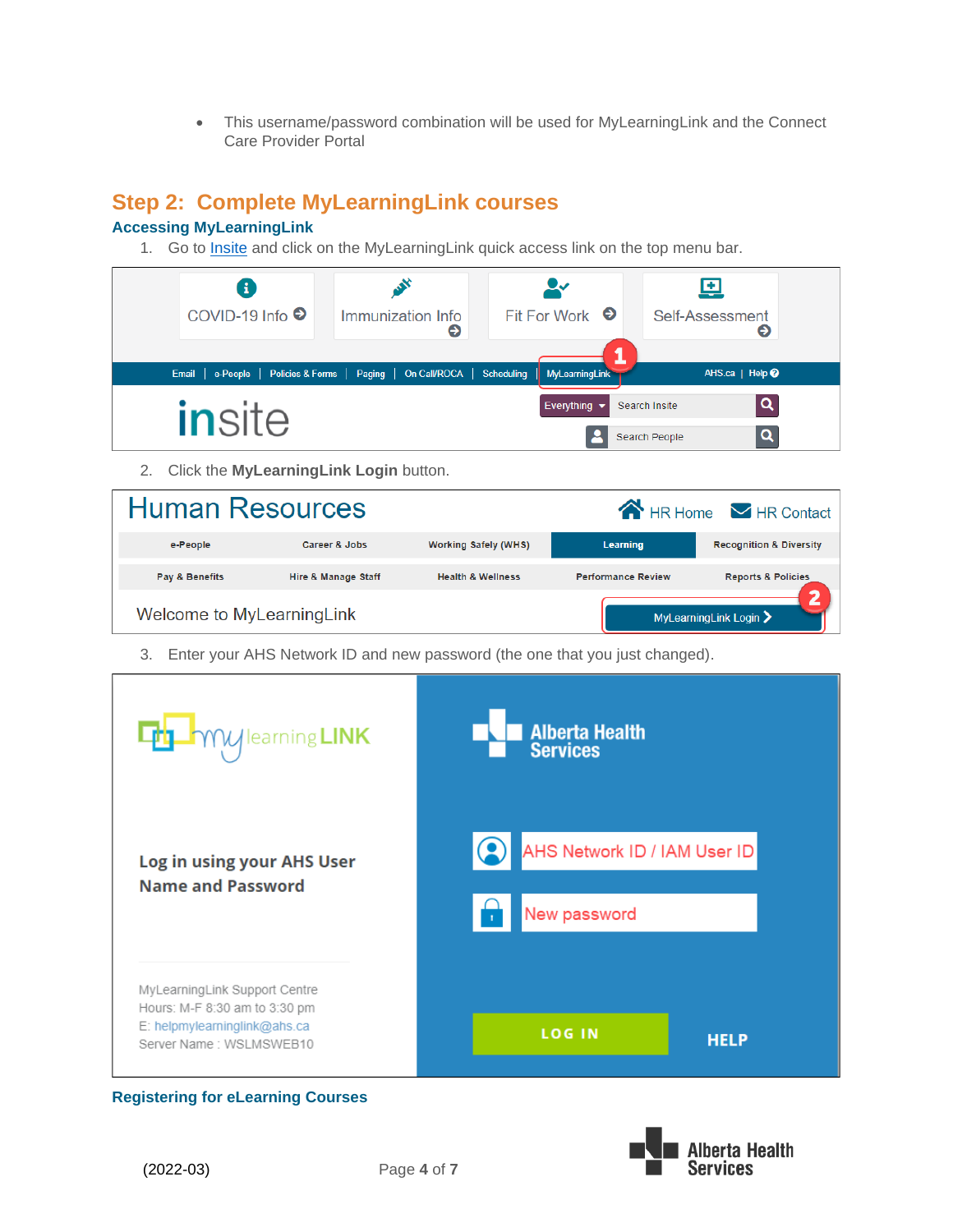- 1. Under **Learning Home**, click **Required Courses.**
- 2. Under the **Required Courses** tab you will see your **Connect Care Provider Portal Research Monitor** Role.
	- Click on the title name (blue bar).
- 3. Click on **Track 1** (grey bar) to display the courses required to complete the training for that role.

| <b><i>K</i></b> Learning Home<br>$\checkmark$ |                                                                                                                                                                                                                                |
|-----------------------------------------------|--------------------------------------------------------------------------------------------------------------------------------------------------------------------------------------------------------------------------------|
| <b>What's New</b>                             | <b>Learning Home</b>                                                                                                                                                                                                           |
| <b>My Courses</b>                             | Approval List<br>What's New<br>My Courses<br>Completed<br>Required Courses                                                                                                                                                     |
| Completed                                     | ō                                                                                                                                                                                                                              |
| <b>Approval List</b>                          | 12                                                                                                                                                                                                                             |
| <b>Required Courses</b>                       | A Role: Connect Care Provider Portal Research Monitor                                                                                                                                                                          |
| Q Courses & Registration                      | <b>v</b> Track 1                                                                                                                                                                                                               |
| t Course Calendar                             |                                                                                                                                                                                                                                |
| My Information                                | This template is meant for external research monitors who use only EpicCare Link. Research monitors have eccurity for limited Patient Search and to review patient information in Charl Theorem is a state in the state in exp |
| <b>III</b> Reports                            | ▼ Role: Connect Care Enrichment                                                                                                                                                                                                |
| Resource Library                              | ▼ Alberta Health Services: Required Certificates                                                                                                                                                                               |
| <sup>O</sup> Help                             |                                                                                                                                                                                                                                |
| <b>ं Scanner</b>                              |                                                                                                                                                                                                                                |
| <b>E</b> Logout                               |                                                                                                                                                                                                                                |

- 4. Click the **Register** button to the right of the course name.
	- A pop-up window will open and display the course description and session details. Click the Register button to the right of the session details.
	- In the pop-up window that follows, click OK to finalize the registration.
- 5. Once registered, the action button will change from **Register** to **Start**.
- 6. Click the **Start** button. The eLearning course will open in another window
- 7. When you have completed the course, the date you completed the course will appear in the course completion column and a green checkmark will replace the action button to show successful completion.

| A Role: Connect Care Provider Portal Research Monitor                      |                |                          |          |
|----------------------------------------------------------------------------|----------------|--------------------------|----------|
| $\triangle$ Track 1                                                        |                |                          |          |
| eLearning<br>Complete these interactive videos to meet role requirements.  |                |                          |          |
| <b>Course Name</b>                                                         | <b>Status</b>  | <b>Course Completion</b> | Action   |
| Required Organizational Learning (ROL) - InfoCare - On Our Best Behaviours | Not Registered | 11/20/2020               | Register |
|                                                                            |                |                          |          |
| Epic - ECL205 Finding Patients Through Managed Access<br>تد                | Registered     | 11/20/2020               | Start    |

**Troubleshoot** → Use Microsoft Edge browser to complete the training otherwise the course completion may not register



 $\bigodot$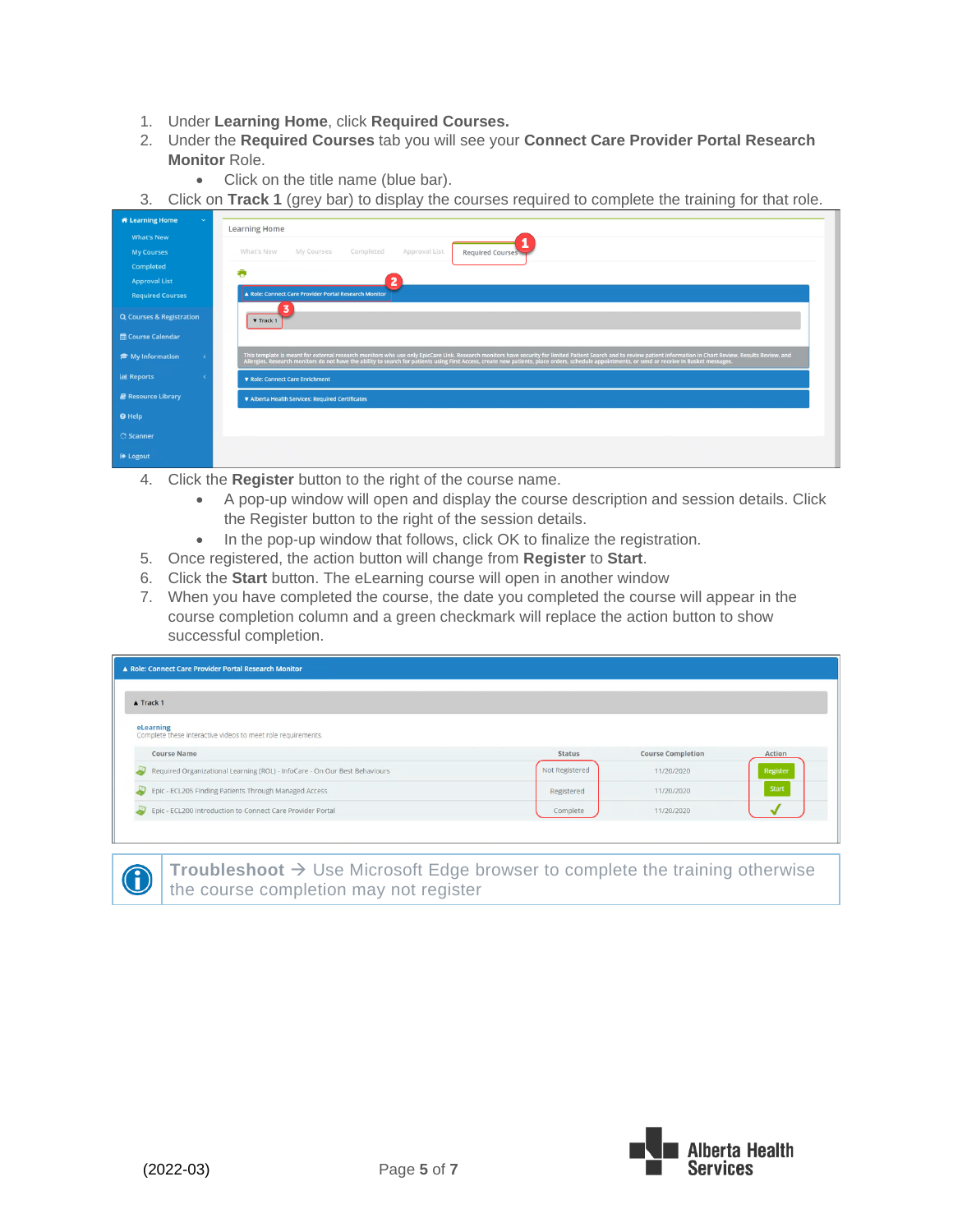### <span id="page-5-0"></span>**Step 3: Log into the Connect Care Provider Portal using MyApps**

- 1. Visit<https://myapps.albertahealthservices.ca/>
	- You will be prompted to enter a username/password/RSA pin.
	- **DO NOT COPY AND PASTE the RSA Pin codes; sometimes a space copies over**
	- **\*\*\*Remember to disconnect from your company's VPN before trying to access AHS's\*\*\***



- 2. Successful login will open MyApps.
	- Occasionally, the system may ask for a new RSA pin; if this occurs, use a new combination  $\rightarrow$  (same) 4 digits + (new) 8 digit OTP

#### **Troubleshoot**

- 1. Sometimes an extra "space" can be copied over; type the RSA Pin combination rather than copying the code over.
- 2. Clear your browser's cache (browsing history)  $\rightarrow$  close browser  $\rightarrow$  restart your computer

**DO NOT** contact IT help desk to reset your generic vendor-research login password. **DO NOT** request IT for OTP codes. If you cannot access the CC Provider Portal, contact the health system access staff member who provided the first set of codes, as well as your research coordinator and arrange an alternate method to complete your monitor visit (e.g. over the shoulder)

3. Click on the **Connect Care Provider Portal** icon.

| $\rightarrow$ C<br>$\odot$<br>ô<br>$\frac{1}{2} \left( \frac{1}{2} \right)^{\frac{1}{2}} \left( \frac{1}{2} \right)^{\frac{1}{2}} \left( \frac{1}{2} \right)^{\frac{1}{2}} \left( \frac{1}{2} \right)^{\frac{1}{2}} \left( \frac{1}{2} \right)^{\frac{1}{2}} \left( \frac{1}{2} \right)^{\frac{1}{2}} \left( \frac{1}{2} \right)^{\frac{1}{2}} \left( \frac{1}{2} \right)^{\frac{1}{2}} \left( \frac{1}{2} \right)^{\frac{1}{2}} \left( \frac{1}{2} \right)^{\frac{1}{2}} \left( \frac{1}{2} \right)^$ | https://myapps.albertahealthservices.ca/logon/LogonPoint/tmindex-ahs.html |                       |             |
|--------------------------------------------------------------------------------------------------------------------------------------------------------------------------------------------------------------------------------------------------------------------------------------------------------------------------------------------------------------------------------------------------------------------------------------------------------------------------------------------------------|---------------------------------------------------------------------------|-----------------------|-------------|
| Alberta Health                                                                                                                                                                                                                                                                                                                                                                                                                                                                                         |                                                                           | 囗<br><b>FAVORITES</b> | 88<br>APPS. |
|                                                                                                                                                                                                                                                                                                                                                                                                                                                                                                        |                                                                           |                       |             |
| cc+<br>ConnectCare Provider Portal                                                                                                                                                                                                                                                                                                                                                                                                                                                                     | <b>Details</b>                                                            |                       |             |



0